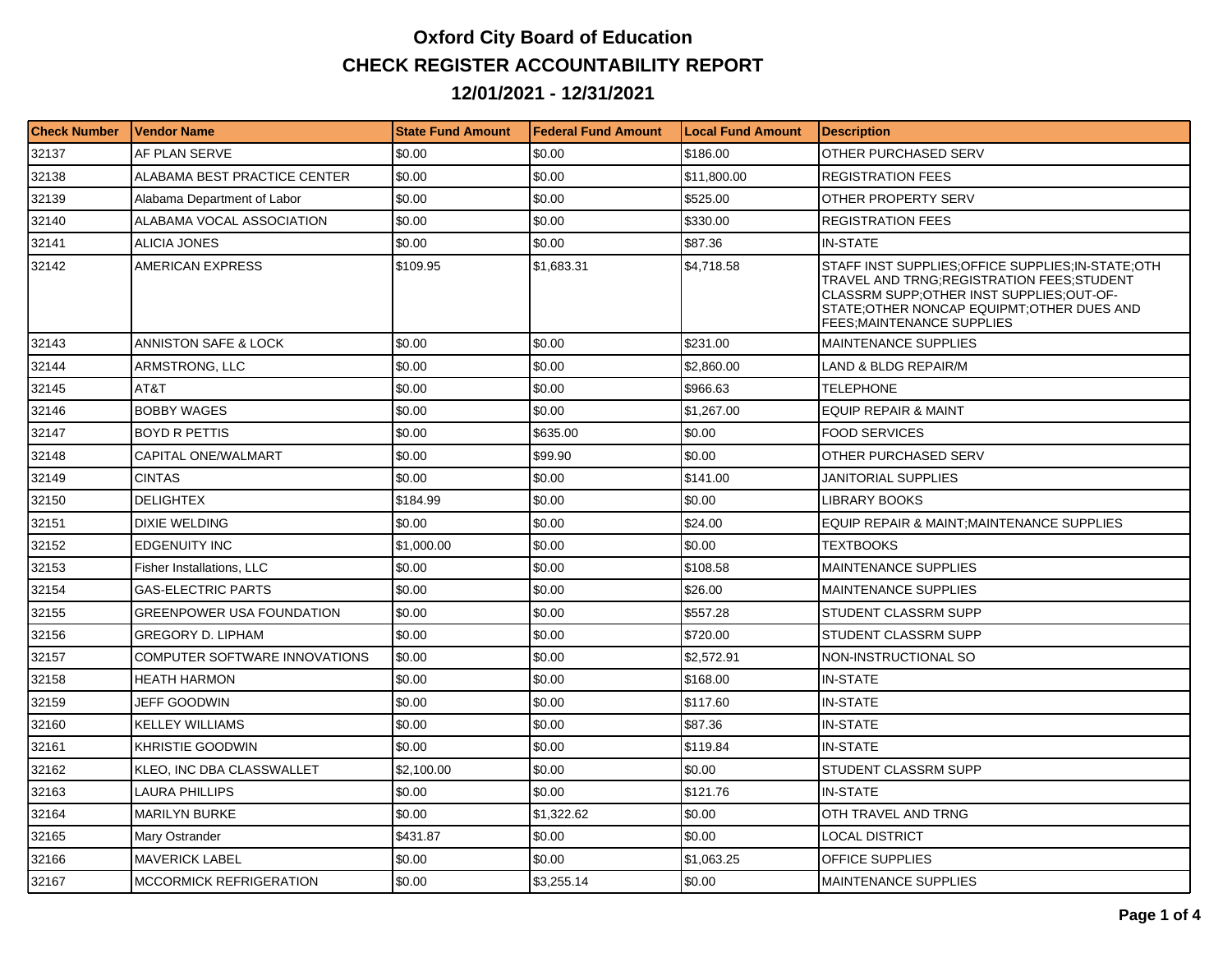| <b>Check Number</b> | <b>Vendor Name</b>                   | <b>State Fund Amount</b> | Federal Fund Amount | <b>Local Fund Amount</b> | <b>Description</b>                                                 |
|---------------------|--------------------------------------|--------------------------|---------------------|--------------------------|--------------------------------------------------------------------|
| 32168               | MDA PROFESSIONAL GROUP, P.C.         | \$0.00                   | \$0.00              | \$18,200.00              | <b>ACCOUNTING</b>                                                  |
| 32169               | MILESTONES BEHAVIOR GROUP INC.       | \$0.00                   | \$0.00              | \$2,017.03               | OTHER PROF SERVICES                                                |
| 32170               | Mingledorff Inc.                     | \$0.00                   | \$0.00              | \$180.62                 | <b>MAINTENANCE SUPPLIES</b>                                        |
| 32171               | <b>NAPA AUTO PARTS</b>               | \$0.00                   | \$0.00              | \$174.60                 | <b>EQUIP REPAIR &amp; MAINT</b>                                    |
| 32172               | <b>NCS PEARSON INC.</b>              | \$0.00                   | \$136.60            | \$0.00                   | STUDENT CLASSRM SUPP                                               |
| 32173               | NEW DAIRY OPCO, LLC                  | \$0.00                   | \$12,873.23         | \$0.00                   | PURCHASED FOOD                                                     |
| 32174               | OCCUPATIONAL SAFETY SER. INC.        | \$0.00                   | \$0.00              | \$100.00                 | DRUG TESTING SERV                                                  |
| 32175               | <b>OSBORN FOODSERVICE</b>            | \$0.00                   | \$6,867.81          | \$0.00                   | PURCHASED FOOD                                                     |
| 32176               | OXFORD LUMBER CO.                    | \$0.00                   | \$10.98             | \$973.75                 | <b>MAINTENANCE SUPPLIES</b>                                        |
| 32177               | PARENT PROJECT INC                   | \$0.00                   | \$0.00              | \$276.00                 | <b>REGISTRATION FEES</b>                                           |
| 32178               | QUILL CORPORATION                    | \$0.00                   | \$0.00              | \$632.24                 | STUDENT CLASSRM SUPP                                               |
| 32179               | <b>REGIONAL PRODUCE DISTRIBUTORS</b> | \$0.00                   | \$13,904.87         | \$0.00                   | PURCHASED FOOD                                                     |
| 32180               | <b>REPUBLIC SERVICES</b>             | \$0.00                   | \$1,844.64          | \$2,676.24               | OTHER PROPERTY SERV; OTHER PURCHASED SERV                          |
| 32181               | ROBOTICS EDUC & COMPETITION          | \$0.00                   | \$0.00              | \$450.00                 | <b>REGISTRATION FEES</b>                                           |
| 32182               | RYAN BARKLEY                         | \$0.00                   | \$0.00              | \$221.20                 | <b>IN-STATE</b>                                                    |
| 32183               | <b>RYAN HUFF LLC</b>                 | \$0.00                   | \$1,750.00          | \$5,840.00               | <b>OTHER PROF SERVICES</b>                                         |
| 32184               | SCHOLASTIC EDUCATION                 | \$1,436.00               | \$0.00              | \$0.00                   | LIBRARY BOOKS                                                      |
| 32185               | <b>SCHOOL SPECIALTY</b>              | \$0.00                   | \$5,665.00          | \$0.00                   | STUDENT CLASSRM SUPP                                               |
| 32186               | SEQUEL ELECTRICAL SUPPLY             | \$0.00                   | \$40.69             | \$1,738.70               | <b>MAINTENANCE SUPPLIES</b>                                        |
| 32187               | SHRED-IT, C/O STERICYCLE, INC        | \$0.00                   | \$0.00              | \$196.96                 | OTHER PROPERTY SERV                                                |
| 32188               | <b>STRICKLAND PAPER</b>              | \$0.00                   | \$0.00              | \$335.40                 | OFFICE SUPPLIES                                                    |
| 32189               | STRUTHERS RECREATION LLC             | \$0.00                   | \$0.00              | \$972.71                 | <b>MAINTENANCE SUPPLIES</b>                                        |
| 32190               | Sysco USA III, LLC                   | \$0.00                   | \$7,156.60          | \$0.00                   | PURCHASED FOOD; FOOD PROCESSING SUPP; FOOD SERV<br><b>SUPPLIES</b> |
| 32191               | TELE. COMMUNICATIONS                 | \$0.00                   | \$0.00              | \$36.00                  | OTHER PURCHASED SERV                                               |
| 32192               | TERRACON CONSULTANTS INC             | \$585.00                 | \$0.00              | \$0.00                   | <b>BUILDING IMPROVEMENT</b>                                        |
| 32193               | TK ELEVATOR CORPORATION              | \$0.00                   | \$0.00              | \$1,515.31               | <b>EQUIP REPAIR &amp; MAINT</b>                                    |
| 32194               | UNITI FIBER, LLC                     | \$0.00                   | \$0.00              | \$1,648.51               | OTHER PURCHASED SERV;TELEPHONE                                     |
| 32195               | <b>WILLIAMS SCOTSMAN, INC.</b>       | \$0.00                   | \$0.00              | \$581.18                 | OTHER PURCHASED SERV                                               |
| 32196               | <b>WINDSTREAM</b>                    | \$0.00                   | \$0.00              | \$2,246.82               | TELEPHONE                                                          |
| 32197               | WINSUPPLY ANNISTON AL CO #657        | \$0.00                   | \$0.00              | \$675.68                 | MAINTENANCE SUPPLIES                                               |
| 32198               | WITTICHEN SUPPLY CO.                 | \$0.00                   | \$8.88              | \$21.12                  | <b>MAINTENANCE SUPPLIES</b>                                        |
| 32199               | WOOD FRUITTICHER GROCERY             | \$0.00                   | \$63,249.68         | \$0.00                   | PURCHASED FOOD;FOOD PROCESSING SUPP;FOOD SERV<br><b>SUPPLIES</b>   |
| 32200               | ACCELERATE LEARNING INC              | \$0.00                   | \$0.00              | \$2,800.00               | <b>IN-STATE</b>                                                    |
| 32201               | ALABAMA LEADERS IN EDUCATIONAL       | \$0.00                   | \$0.00              | \$440.00                 | <b>REGISTRATION FEES</b>                                           |
| 32202               | ALABAMA POWER CO.                    | \$0.00                   | \$0.00              | \$68,190.67              | <b>ELECTRICITY</b>                                                 |
| 32203               | ANCORA PUBLISHING INC.               | \$0.00                   | \$3,201.98          | \$0.00                   | STUDENT CLASSRM SUPP                                               |
| 32204               | AT&T                                 | \$0.00                   | \$0.00              | \$38.61                  | <b>TELEPHONE</b>                                                   |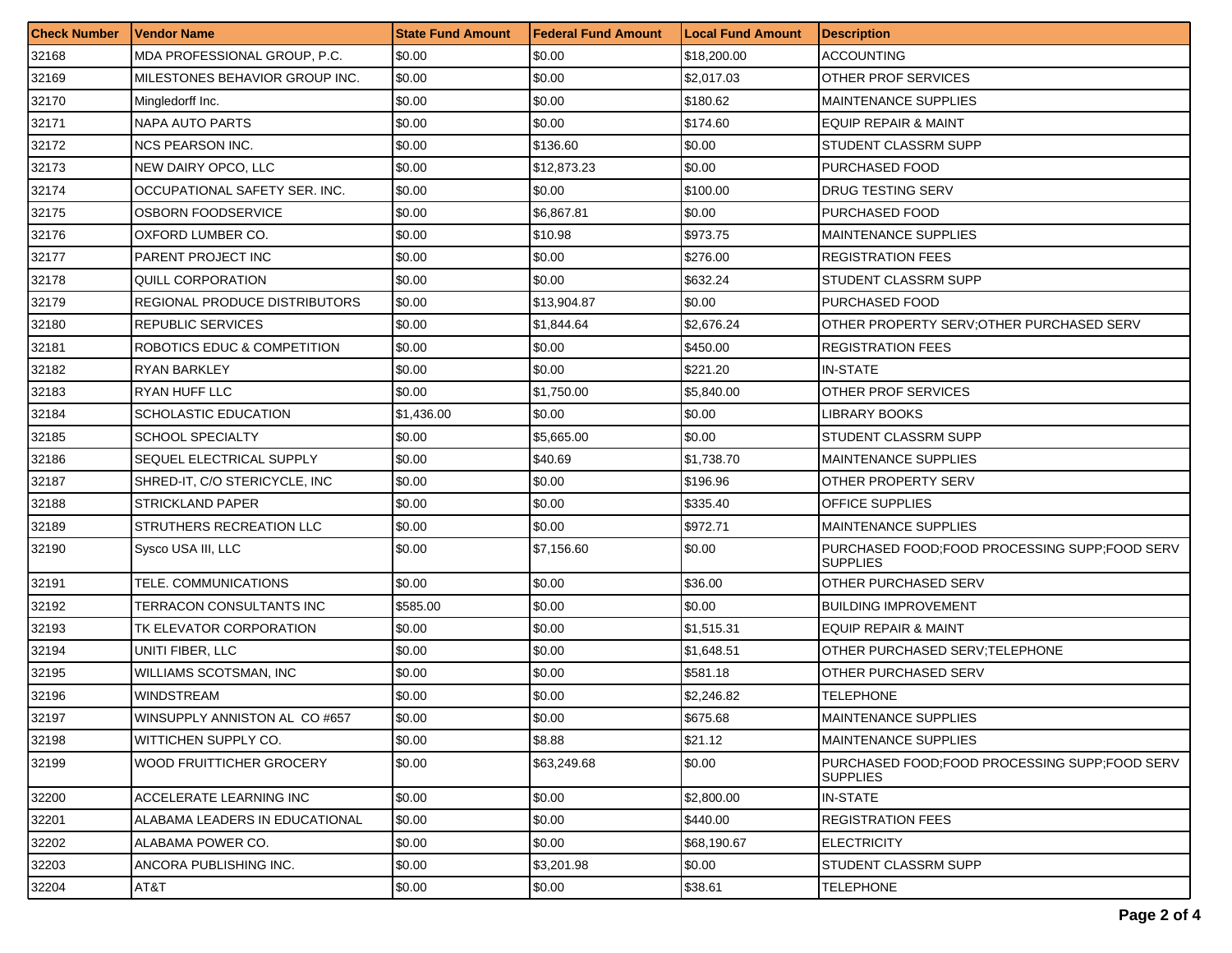| <b>Check Number</b> | <b>Vendor Name</b>               | <b>State Fund Amount</b> | Federal Fund Amount | <b>Local Fund Amount</b> | <b>Description</b>                         |
|---------------------|----------------------------------|--------------------------|---------------------|--------------------------|--------------------------------------------|
| 32205               | AT8T                             | \$0.00                   | \$0.00              | \$71.44                  | TELEPHONE                                  |
| 32206               | AT&T                             | \$0.00                   | \$0.00              | \$56.31                  | TELEPHONE                                  |
| 32207               | ATTAINMENT CO                    | \$0.00                   | \$1,611.75          | \$0.00                   | STUDENT CLASSRM SUPP                       |
| 32208               | <b>BLALOCK BUILDING COMPANY</b>  | \$0.00                   | \$0.00              | \$187,487.82             | <b>BLDGS-CONSTRUCTED</b>                   |
| 32209               | <b>BRITTON YOUNG</b>             | \$0.00                   | \$0.00              | \$173.20                 | OUT-OF-STATE                               |
| 32210               | CHRISTOPHER ANDREW HAMMOND JR    | \$0.00                   | \$0.00              | \$759.87                 | OTHER PROF SERVICES                        |
| 32211               | <b>CINTAS</b>                    | \$0.00                   | \$0.00              | \$503.41                 | <b>JANITORIAL SUPPLIES</b>                 |
| 32212               | <b>CNA SURETY</b>                | \$0.00                   | \$0.00              | \$350.00                 | <b>INSURANCE SERVICES</b>                  |
| 32213               | <b>COOKS PEST CONTROL</b>        | \$0.00                   | \$210.00            | \$0.00                   | <b>FOOD SERVICES</b>                       |
| 32214               | CORPORATE BILLING LLC            | \$1,746.16               | \$0.00              | \$0.00                   | MAINTENANCE SUPPLIES                       |
| 32215               | <b>DONALD PIRKLE</b>             | \$0.00                   | \$0.00              | \$350.00                 | EQUIP REPAIR & MAINT                       |
| 32216               | DOWDY & ASSOCIATES, INC          | \$0.00                   | \$0.00              | \$3,520.00               | MAINTENANCE SUPPLIES; EQUIP REPAIR & MAINT |
| 32217               | <b>ERIC BURRAGE</b>              | \$0.00                   | \$0.00              | \$112.00                 | <b>IN-STATE</b>                            |
| 32218               | <b>GREENPOWER USA FOUNDATION</b> | \$0.00                   | \$0.00              | \$131.29                 | STUDENT CLASSRM SUPP                       |
| 32219               | HUMITEC CORPORATION              | \$0.00                   | \$668.00            | \$0.00                   | <b>FOOD SERVICES</b>                       |
| 32220               | JEFF GOODWIN                     | \$0.00                   | \$0.00              | \$67.20                  | IN-STATE                                   |
| 32221               | JUNE SHELTON SCHOOL & EVAL CTR   | \$0.00                   | \$1.110.00          | \$15,690.00              | OTH TRAVEL AND TRNG                        |
| 32222               | <b>KRISTA MINTZ</b>              | \$0.00                   | \$0.00              | \$1,710.82               | OUT-OF-STATE                               |
| 32223               | LAURA PHILLIPS                   | \$0.00                   | \$275.88            | \$0.00                   | IN-STATE                                   |
| 32224               | <b>LRP PUBLICATIONS</b>          | \$0.00                   | \$0.00              | \$1,638.00               | <b>REGISTRATION FEES</b>                   |
| 32225               | MARSHALL INDUSTRIAL SUPPLY       | \$74.25                  | \$1,670.00          | \$0.00                   | JANITORIAL SUPPLIES:OTH VEHICLE SUPPLIES   |
| 32226               | MILESTONES BEHAVIOR GROUP INC.   | \$0.00                   | \$0.00              | \$3,096.44               | OTHER PROF SERVICES                        |
| 32227               | Mingledorff Inc.                 | \$0.00                   | \$0.00              | \$20.69                  | <b>MAINTENANCE SUPPLIES</b>                |
| 32228               | NAPA AUTO PARTS                  | \$2,262.86               | \$0.00              | \$0.00                   | <b>MAINTENANCE SUPPLIES</b>                |
| 32230               | OXFORD CHILD NUTRITION           | \$0.00                   | \$0.00              | \$147.16                 | OPERAT TRANSFERS OUT                       |
| 32231               | OXFORD LUMBER CO.                | \$0.00                   | \$0.00              | \$95.79                  | <b>MAINTENANCE SUPPLIES</b>                |
| 32232               | OXFORD WATER WORKS & SEWER       | \$0.00                   | \$0.00              | \$15,707.55              | WATER AND SEWAGE                           |
| 32233               | <b>QUILL CORPORATION</b>         | \$0.00                   | \$0.00              | \$615.46                 | OFFICE SUPPLIES                            |
| 32234               | <b>RED ROOF INN</b>              | \$0.00                   | \$158.18            | \$0.00                   | OTHER PURCHASED SERV                       |
| 32235               | RESOLUTIONS IN SPEC. EDUCATION   | \$0.00                   | \$0.00              | \$55.50                  | <b>LEGAL FEES</b>                          |
| 32236               | SAMCO/EXPRESS MART               | \$0.00                   | \$625.00            | \$0.00                   | OTHER PURCHASED SERV                       |
| 32237               | SOUTHLAND INTERNATIONAL          | \$431.00                 | \$0.00              | \$0.00                   | MAINTENANCE SUPPLIES                       |
| 32238               | SPARKLIGHT                       | \$0.00                   | \$0.00              | \$201.49                 | OTHER PURCHASED SERV                       |
| 32239               | TEACHTOWN                        | \$0.00                   | \$1,203.00          | \$0.00                   | STUDENT CLASSRM SUPP                       |
| 32240               | TRANSPORTATION SOUTH, INC.       | \$200.44                 | \$0.00              | \$0.00                   | MAINTENANCE SUPPLIES                       |
| 32241               | TRIPLE POINT INDUSTRIES          | \$0.00                   | \$0.00              | \$543.65                 | <b>EQUIP REPAIR &amp; MAINT</b>            |
| 32242               | WINSUPPLY ANNISTON AL CO#657     | \$0.00                   | \$77.75             | \$24.25                  | MAINTENANCE SUPPLIES                       |
| 32243               | WISE ENVIROMENTAL SOLUTIONS IN   | \$0.00                   | \$0.00              | \$179.96                 | MAINTENANCE SUPPLIES: LAND & BLDG REPAIR/M |